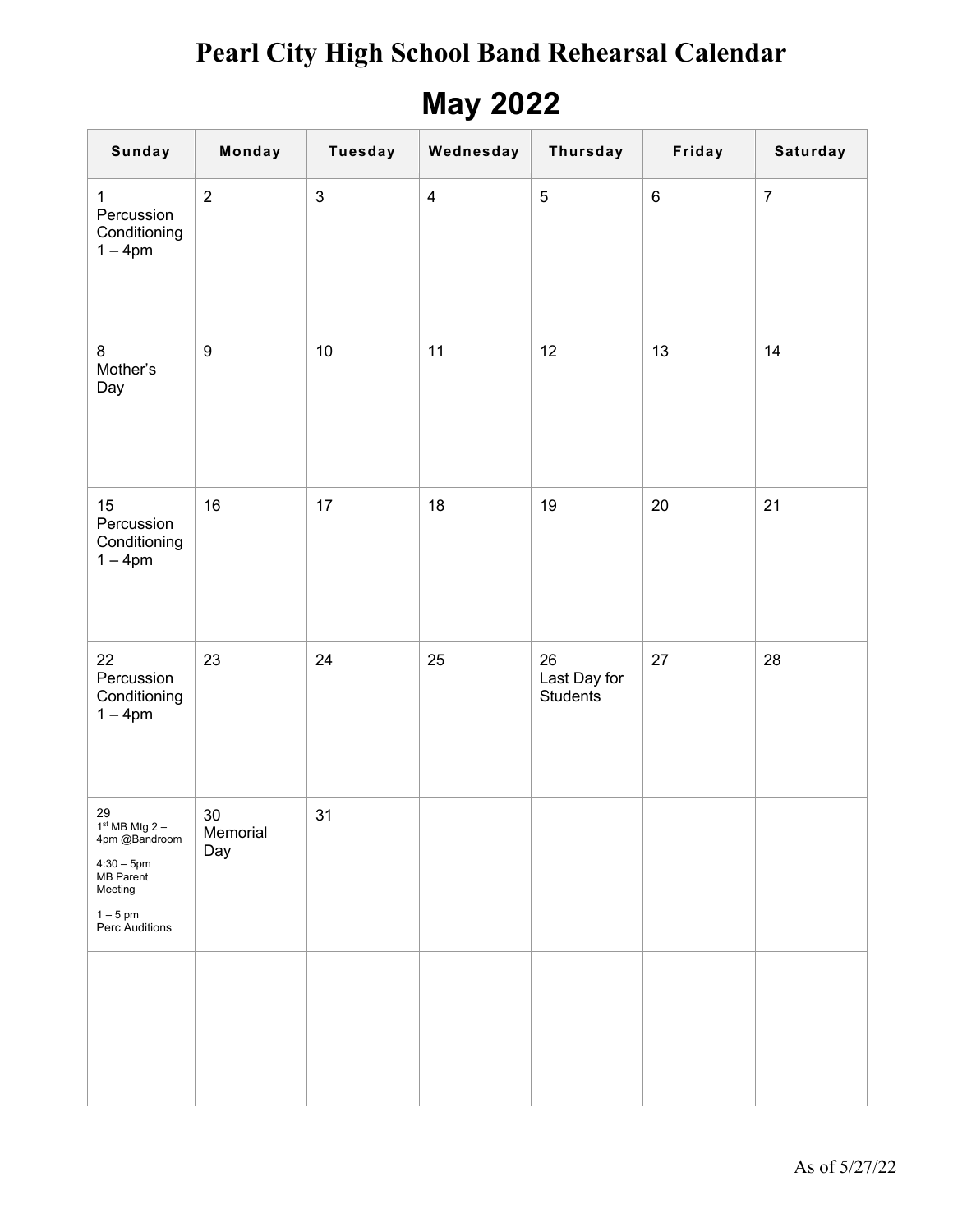| <b>Sunday</b>      | Monday                                                     | <b>Tuesday</b>                                         | Wednesday                                              | Thursday                                                   | Friday                                                        | Saturday       |
|--------------------|------------------------------------------------------------|--------------------------------------------------------|--------------------------------------------------------|------------------------------------------------------------|---------------------------------------------------------------|----------------|
|                    |                                                            |                                                        | $\mathbf{1}$                                           | $\overline{2}$                                             | $\ensuremath{\mathsf{3}}$<br>$1st$ Day of<br>Summer<br>School | $\overline{4}$ |
| $\sqrt{5}$         | $\,6\,$                                                    | $\overline{7}$                                         | $\,8\,$                                                | $\boldsymbol{9}$                                           | 10<br>Kamehameha<br>Day                                       | 11             |
| 12                 | 13                                                         | 14                                                     | 15                                                     | 16                                                         | 17                                                            | 18             |
| 19<br>Father's Day | $20\,$                                                     | 21                                                     | 22                                                     | 23                                                         | 24                                                            | 25             |
| 26                 | $27\,$<br>MВ<br>Leadership<br>Camp<br>$2-5$ pm<br>Bandroom | 28<br>MВ<br>Leadership<br>Camp<br>$2-5$ pm<br>Bandroom | 29<br>MB<br>Leadership<br>Camp<br>$2-5$ pm<br>Bandroom | $30\,$<br>MB<br>Leadership<br>Camp<br>$2-5$ pm<br>Bandroom |                                                               |                |
|                    |                                                            |                                                        |                                                        |                                                            |                                                               |                |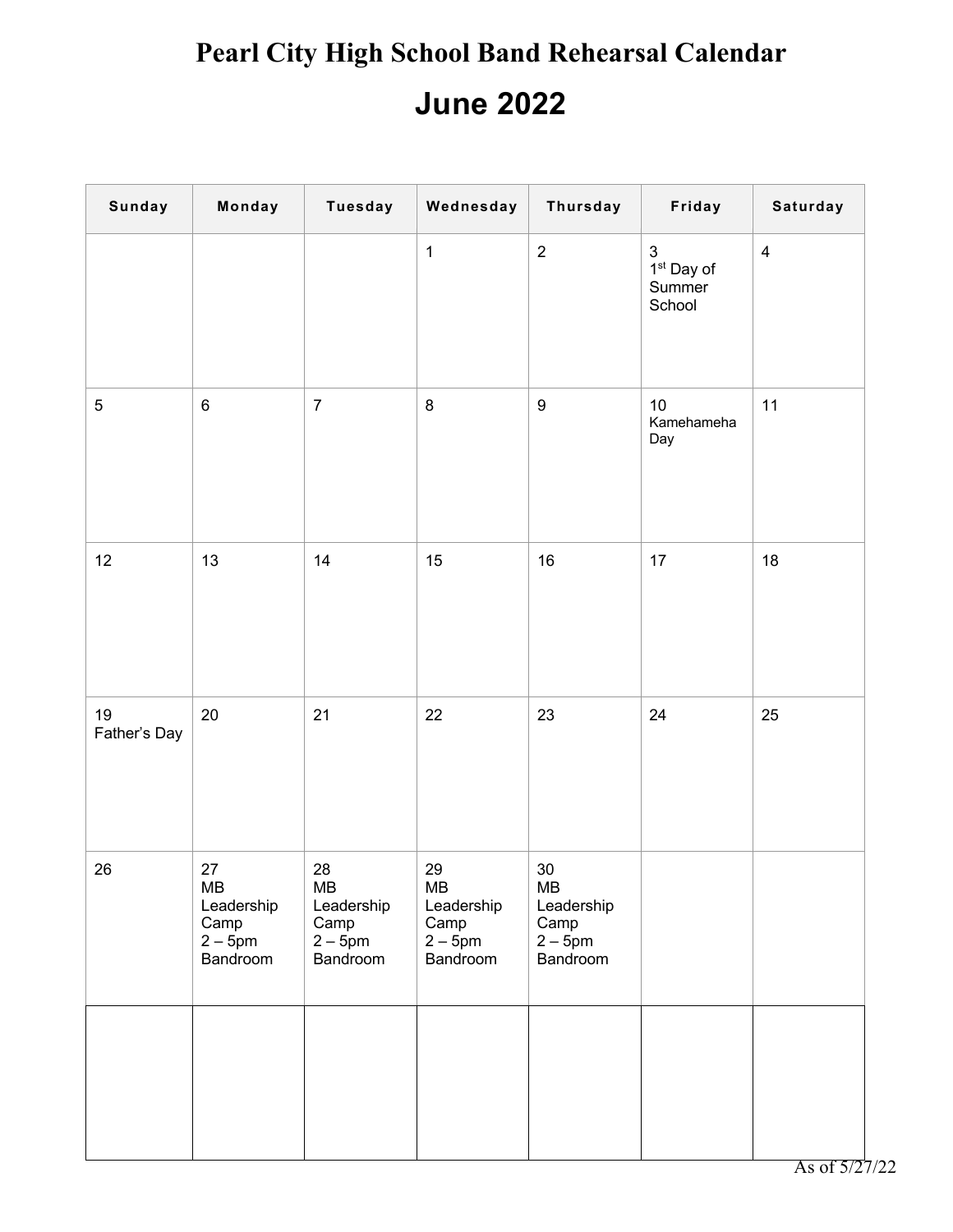## **July 2022**

| <b>Sunday</b>                                                                     | Monday                                                        | <b>Tuesday</b>                                                                       | Wednesday                                                     | <b>Thursday</b>                                                                      | Friday                                                                  | Saturday       |
|-----------------------------------------------------------------------------------|---------------------------------------------------------------|--------------------------------------------------------------------------------------|---------------------------------------------------------------|--------------------------------------------------------------------------------------|-------------------------------------------------------------------------|----------------|
|                                                                                   |                                                               |                                                                                      |                                                               |                                                                                      | $\mathbf{1}$<br><b>MB</b><br>Leadership<br>Camp<br>$2-5$ pm<br>Bandroom | $\overline{2}$ |
| 3<br>Rookie Camp<br>(New<br>Marchers/<br>Leadership)<br>$2 - 6:30$ pm<br>Bandroom | $\overline{4}$<br>Fourth of<br><b>July Holiday</b>            | 5<br>Raising Cane's<br>Performance<br>(Leadership<br>Only)<br>Rehearsal<br>Cancelled | $6\phantom{1}6$                                               | $\overline{7}$<br><b>MB</b><br>Rehearsal<br>$2-5$ pm<br>Bandroom<br>(All<br>Members) | 8<br>Last Day of<br>Summer<br>School                                    | 9              |
| 10<br><b>MB</b><br>Rehearsal<br>$3 - 6:30$ pm<br>Bandroom                         | 11                                                            | 12<br><b>MB</b><br>Rehearsal<br>$2-5$ pm<br>Bandroom                                 | 13                                                            | 14<br><b>MB</b><br>Rehearsal<br>$2 - 5$ pm<br>Bandroom                               | 15                                                                      | 16             |
| 17                                                                                | 18<br>Charger<br>Week<br>$9 - 4$ pm<br>Bandroom<br>Lunch 12-1 | 19<br>Charger<br>Week<br>$9 - 4$ pm<br>Bandroom<br>Lunch 12-1                        | 20<br>Charger<br>Week<br>$9 - 4$ pm<br>Bandroom<br>Lunch 12-1 | 21<br>Charger<br>Week<br>$9 - 4$ pm<br>Bandroom<br>Lunch 12-1                        | 22<br>Charger<br>Week<br>$9 - 4$ pm<br>Bandroom<br>Lunch 12-1           | 23             |
| 24<br><b>MB</b><br>Rehearsal<br>$3 - 6:30$ pm<br>Bandroom                         | 25                                                            | 26<br><b>MB</b><br>Rehearsal<br>$2-5$ pm<br>Bandroom                                 | 27                                                            | 28<br><b>MB</b><br>Rehearsal<br>$2-5$ pm<br>Bandroom                                 | 29                                                                      | 30             |
| 31<br><b>MB</b><br>Rehearsal<br>$3 - 6:30$ pm<br>Bandroom                         |                                                               |                                                                                      |                                                               |                                                                                      |                                                                         |                |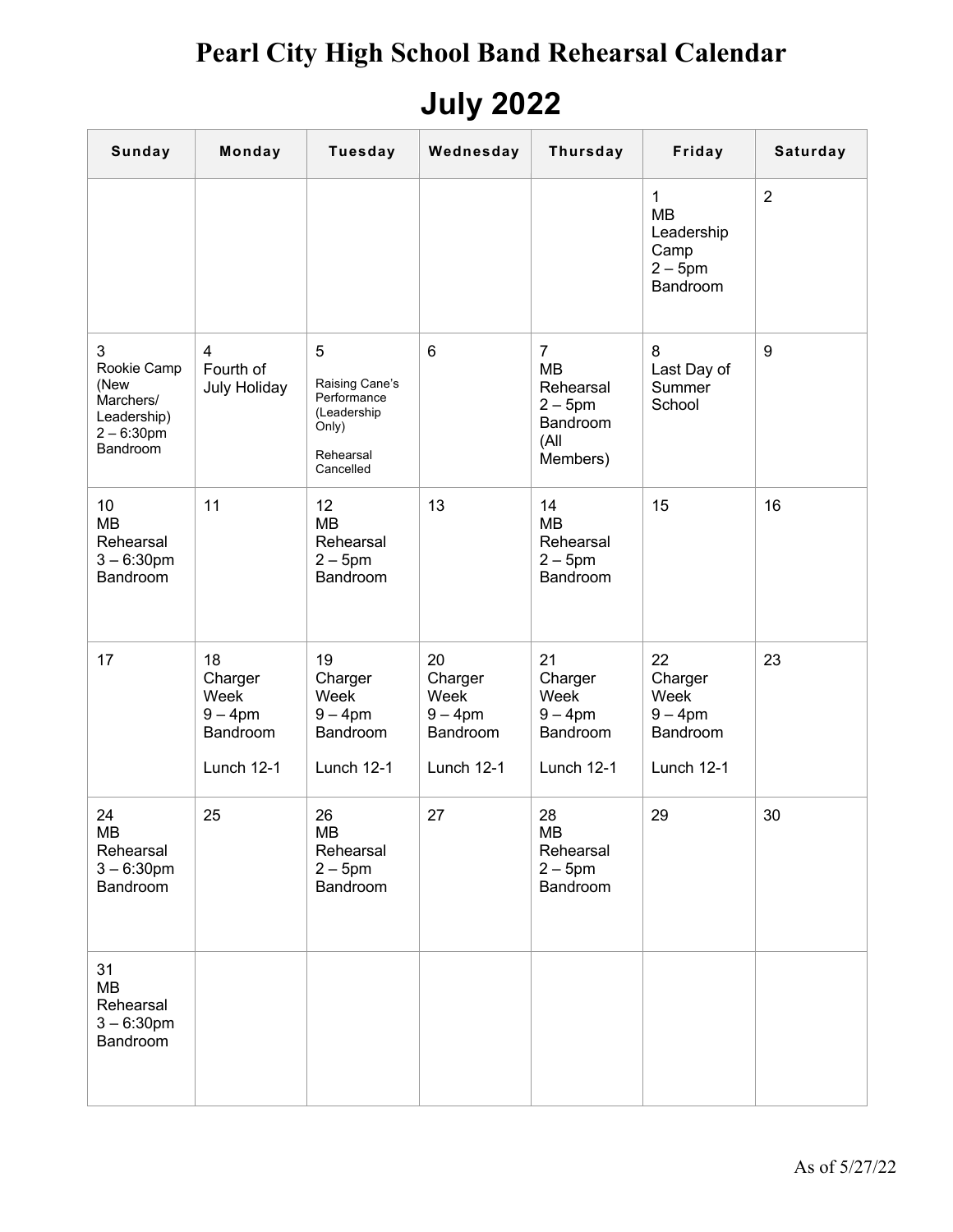| <b>Sunday</b>                                                  | Monday                                 | <b>Tuesday</b>                                                                                                            | Wednesday      | <b>Thursday</b>                                                  | Friday                 | Saturday |
|----------------------------------------------------------------|----------------------------------------|---------------------------------------------------------------------------------------------------------------------------|----------------|------------------------------------------------------------------|------------------------|----------|
|                                                                | $\mathbf{1}$<br>Students'<br>First Day | $\overline{2}$<br><b>MB</b><br>Rehearsal<br>$2-5$ pm<br>Bandroom                                                          | $\mathfrak{S}$ | $\overline{4}$<br><b>MB</b><br>Rehearsal<br>$2-5$ pm<br>Bandroom | 5                      | 6        |
| $\overline{7}$<br>MB<br>Rehearsal<br>$3 - 6:30$ pm<br>Bandroom | 8                                      | 9<br><b>MB</b><br>Rehearsal<br>$2-5$ pm<br>Bandroom                                                                       | 10             | 11<br><b>MB</b><br>Rehearsal<br>$2 - 5$ pm<br>Bandroom           | 12                     | 13       |
| 14<br><b>MB</b><br>Rehearsal<br>$3 - 6:30$ pm<br>Bandroom      | 15                                     | 16<br><b>MB</b><br>Rehearsal<br>$2-5$ pm<br><b>Bandroom</b>                                                               | 17             | 18<br><b>MB</b><br>Rehearsal<br>$2 - 5$ pm<br>Bandroom           | 19<br>Statehood<br>Day | 20       |
| 21<br><b>MB</b><br>Rehearsal<br>$3 - 6:30$ pm<br>Bandroom      | 22                                     | 23<br><b>MB Rehearsal</b><br>$2-5$ pm<br>Bandroom<br>PCHS Band 2022<br>$-23$<br>Parent/Student<br>Meeting 7:00pm<br>@PCCC | 24             | 25<br>MB<br>Rehearsal<br>$2-5$ pm<br>Bandroom                    | 26                     | 27       |
| 28<br><b>MB</b><br>Rehearsal<br>$3 - 6:30$ pm<br>Bandroom      | 29                                     | 30<br>MB<br>Rehearsal<br>$2-5$ pm<br>Bandroom                                                                             | 31             |                                                                  |                        |          |
|                                                                |                                        |                                                                                                                           |                |                                                                  |                        |          |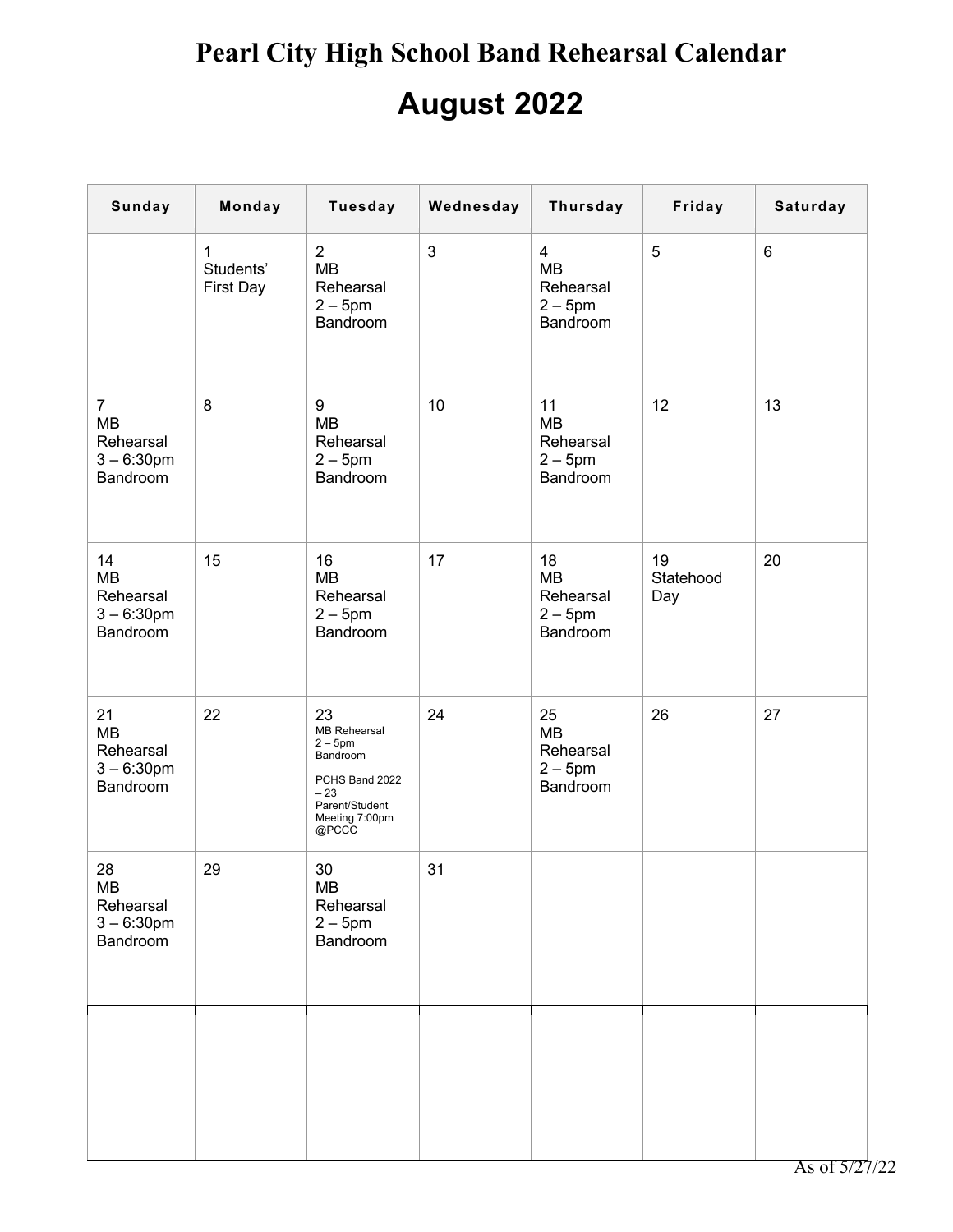## **September 2022**

| <b>Sunday</b>                                                  | Monday         | <b>Tuesday</b>                                       | Wednesday      | <b>Thursday</b>                                                | Friday                                | Saturday                                |
|----------------------------------------------------------------|----------------|------------------------------------------------------|----------------|----------------------------------------------------------------|---------------------------------------|-----------------------------------------|
|                                                                |                |                                                      |                | $\mathbf{1}$<br><b>MB</b><br>Rehearsal<br>$2-5$ pm<br>Bandroom | $\overline{2}$                        | $\mathfrak{S}$                          |
| $\overline{4}$<br>MB<br>Rehearsal<br>$3 - 6:30$ pm<br>Bandroom | 5<br>Labor Day | 6<br><b>MB</b><br>Rehearsal<br>$2-5$ pm<br>Bandroom  | $\overline{7}$ | 8<br><b>MB</b><br>Rehearsal<br>$2-5$ pm<br>Bandroom            | $9\,$                                 | 10                                      |
| 11<br>MB<br>Rehearsal<br>$3 - 6:30$ pm<br>Bandroom             | 12             | 13<br><b>MB</b><br>Rehearsal<br>$2-5$ pm<br>Bandroom | 14             | 15<br><b>MB</b><br>Rehearsal<br>$2-5$ pm<br>Bandroom           | 16<br>PC VS<br>Kaiser @<br>Pearl City | 17                                      |
| 18<br>MB<br>Rehearsal<br>$3 - 6:30$ pm<br>Bandroom             | 19             | 20<br><b>MB</b><br>Rehearsal<br>$2-5$ pm<br>Bandroom | 21             | 22<br><b>MB</b><br>Rehearsal<br>$2-5$ pm<br>Bandroom           | 23                                    | 24<br>PC VS<br>Nanakuli @<br>Pearl City |
| 25<br>MB<br>Rehearsal<br>$3 - 6:30$ pm<br>Bandroom             | 26             | 27<br>MB<br>Rehearsal<br>$2-5$ pm<br>Bandroom        | 28             | 29<br>MB<br>Rehearsal<br>$2-5$ pm<br>Bandroom                  | 30                                    |                                         |
|                                                                |                |                                                      |                |                                                                |                                       |                                         |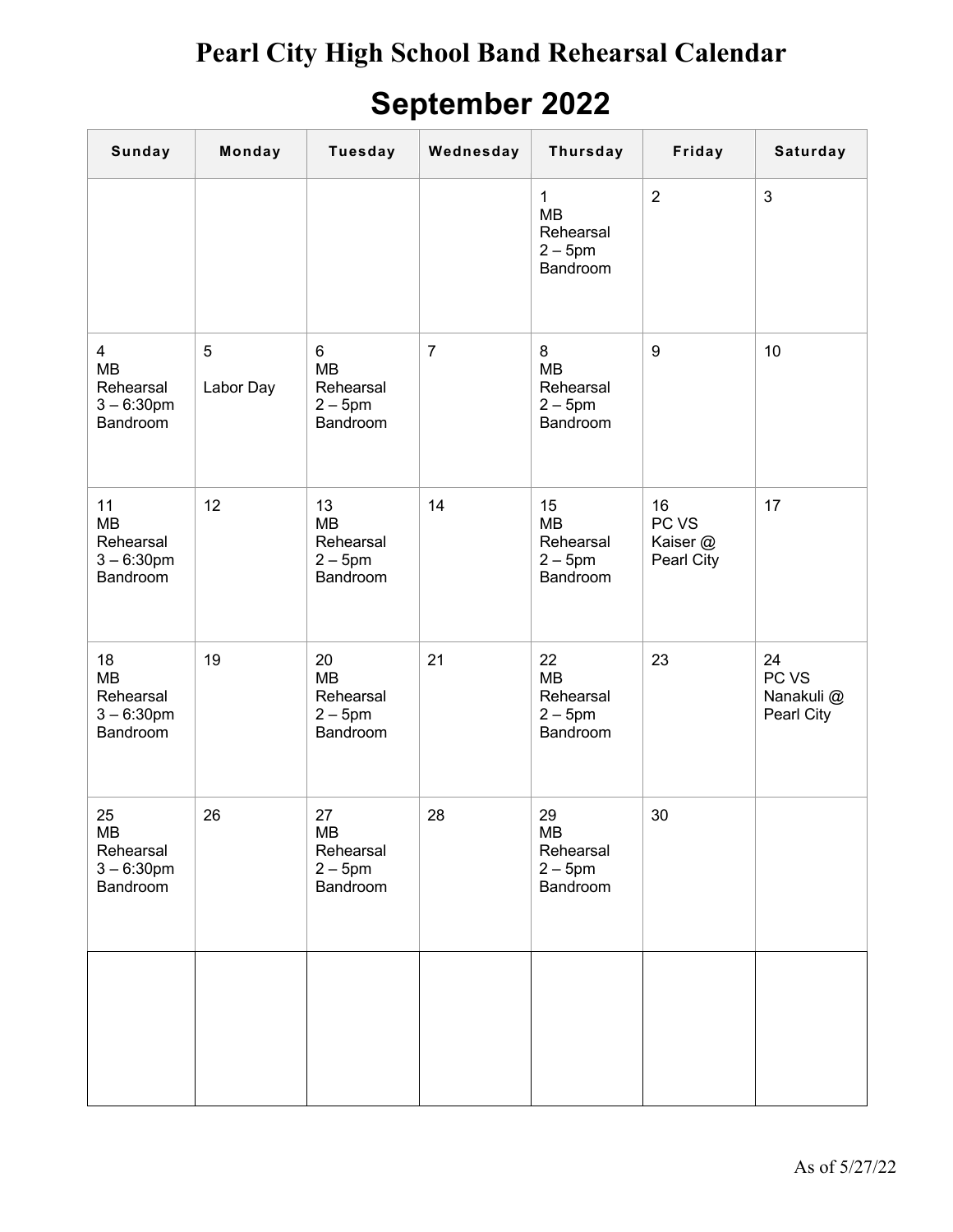#### **October 2022**

| Sunday                                                    | Monday                                                                  | <b>Tuesday</b>                                                                   | Wednesday                                                    | <b>Thursday</b>                                            | Friday         | Saturday                                                                 |
|-----------------------------------------------------------|-------------------------------------------------------------------------|----------------------------------------------------------------------------------|--------------------------------------------------------------|------------------------------------------------------------|----------------|--------------------------------------------------------------------------|
|                                                           |                                                                         |                                                                                  |                                                              |                                                            |                | 1<br>Pearl City VS<br>Kalani @<br>Pearl City                             |
| $\overline{2}$                                            | $\mathfrak{S}$<br>Charger<br>Week<br>$9-4$ pm<br>Bandroom<br>Lunch 12-1 | $\overline{\mathbf{4}}$<br>Charger<br>Week<br>$9-4$ pm<br>Bandroom<br>Lunch 12-1 | 5<br>Charger<br>Week<br>$9 - 4$ pm<br>Bandroom<br>Lunch 12-1 | 6<br>Charger<br>Week<br>$9-4$ pm<br>Bandroom<br>Lunch 12-1 | $\overline{7}$ | 8<br>Pearl City VS<br>Waialua @<br>Pearl City                            |
| 9<br><b>MB</b><br>Rehearsal<br>$3 - 6:30$ pm<br>Bandroom  | 10                                                                      | 11<br><b>MB</b><br>Rehearsal<br>$2-5$ pm<br>Bandroom                             | 12                                                           | 13<br><b>MB</b><br>Rehearsal<br>$2 - 5$ pm<br>Bandroom     | 14             | 15                                                                       |
| 16<br><b>MB</b><br>Rehearsal<br>$3 - 6:30$ pm<br>Bandroom | 17                                                                      | 18<br><b>MB</b><br>Rehearsal<br>$2-5$ pm<br>Bandroom                             | 19                                                           | 20<br><b>MB</b><br>Rehearsal<br>$2-5$ pm<br>Bandroom       | 21             | 22<br>Menehune<br>Classic<br>$1 - 11$ pm<br>@Moanalua<br>$\overline{HS}$ |
| 23<br><b>MB</b><br>Rehearsal<br>$3 - 6:30$ pm<br>Bandroom | 24                                                                      | 25<br><b>MB</b><br>Rehearsal<br>$2-5$ pm<br>Bandroom                             | 26                                                           | 27<br><b>MB</b><br>Rehearsal<br>$2-5$ pm<br>Bandroom       | 28             | 29                                                                       |
| 30<br><b>MB</b><br>Rehearsal<br>$3 - 6:30$ pm<br>Bandroom | 31                                                                      |                                                                                  |                                                              |                                                            |                |                                                                          |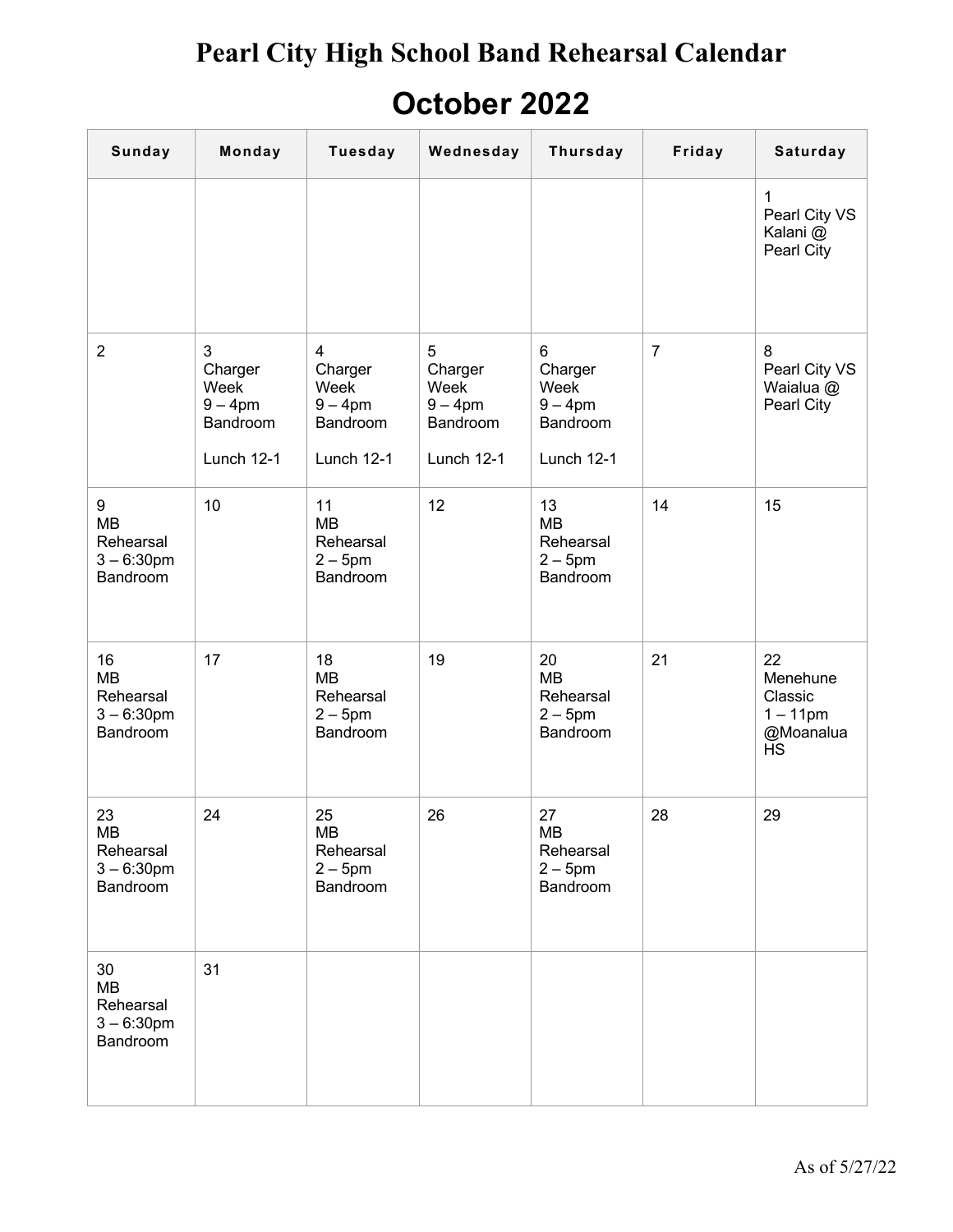## **November 2022**

| Sunday                                                   | Monday                                                               | <b>Tuesday</b>                                          | Wednesday        | <b>Thursday</b>                                           | Friday                        | Saturday |
|----------------------------------------------------------|----------------------------------------------------------------------|---------------------------------------------------------|------------------|-----------------------------------------------------------|-------------------------------|----------|
|                                                          |                                                                      | $\mathbf{1}$<br>MB<br>Rehearsal<br>$2-5$ pm<br>Bandroom | $\overline{2}$   | $\mathfrak{S}$<br>MB<br>Rehearsal<br>$2-5$ pm<br>Bandroom | $\overline{4}$                | 5        |
| 6<br><b>MB</b><br>Rehearsal<br>$3 - 6:30$ pm<br>Bandroom | $\overline{7}$<br>Oahu MB<br>Festival<br>$12 - 10$ pm<br>@Pearl City | 8<br><b>Election Day</b>                                | $\boldsymbol{9}$ | 10<br>Rainbow<br>Invitational<br>$12 - 10$ pm<br>@UH      | 11<br>Veteran's<br>Day        | 12       |
| 13<br>Season<br>Wrap Up<br>$3-6$ pm                      | 14                                                                   | 15<br>MB<br>Rehearsal<br>$2 - 4$ pm<br>Bandroom         | 16               | 17<br><b>MB</b><br>Rehearsal<br>$2 - 4$ pm<br>Bandroom    | 18                            | 19       |
| 20                                                       | 21                                                                   | 22<br><b>MB</b><br>Rehearsal<br>$2 - 4$ pm<br>Bandroom  | 23               | 24<br>Thanksgiving                                        | 25<br>Thanksgiving<br>Holiday | 26       |
| 27                                                       | 28                                                                   | 29<br>MВ<br>Rehearsal<br>$2 - 4$ pm<br>Bandroom         | 30               |                                                           |                               |          |